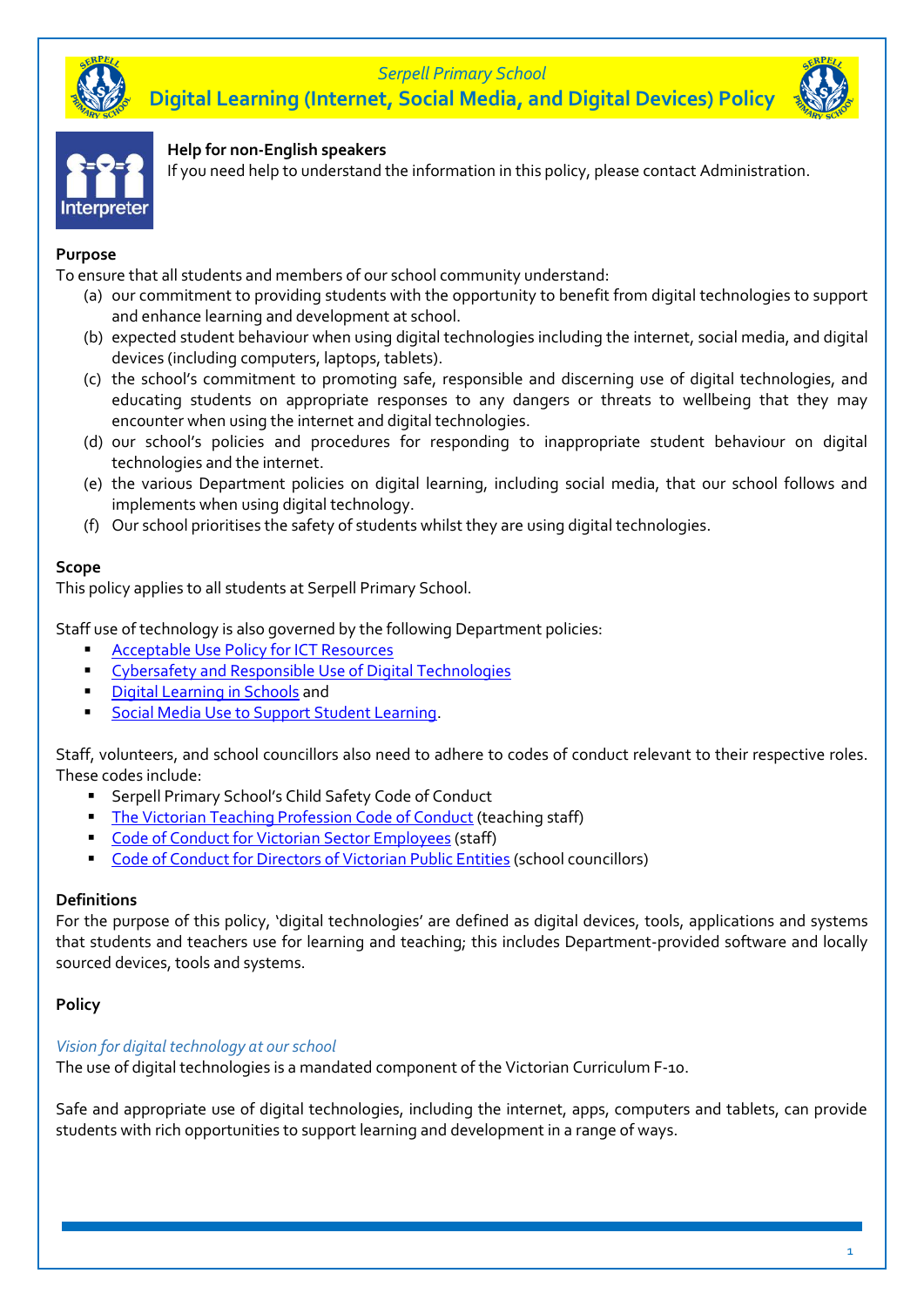

# *Serpell Primary School* **Digital Learning (Internet, Social Media, and Digital Devices) Policy**



Through increased access to digital technologies, students can benefit from learning that is interactive, collaborative, personalised, engaging and transformative. Digital technologies enable our students to interact with and create high quality content, resources and tools. It also enables personalised learning tailored to students' particular needs and interests and transforms assessment, reporting and feedback, driving new forms of collaboration and communication.

Serpell Primary School believes that the use of digital technologies at school allows the development of valuable skills and knowledge and prepares students to thrive in our globalised and inter-connected world. Our school's vision is to empower students to use digital technologies safely and appropriately to reach their personal best and fully equip them to contribute positively to society as happy, healthy young adults.

# *Safe and appropriate use of digital technologies*

Digital technologies, if not used appropriately, may present risks to users' safety or wellbeing. At Serpell Primary School, we are committed to educating all students to use digital technologies safely, equipping students with the skills and knowledge to navigate the digital world.

At Serpell Primary School, we:

- use online sites and digital tools that support students' learning and focus our use of digital technologies on being learning-centred.
- use digital technologies in the classroom for specific purpose with targeted educational or developmental aims.
- supervise and support students using digital technologies for their school work.
- effectively and responsively address any issues or incidents that have the potential to impact on the wellbeing of our students.
- have programs in place to educate our students to be promoting safe, responsible and discerning use of digital technologies, including the eSmart Framework.
- educate our students about digital issues such as online privacy, intellectual property and copyright, and the importance of maintaining their own privacy online.
- actively educate and remind students of our *Student Engagement* policy that outlines our School's values and expected student behaviour, including online behaviours.
- have an Acceptable Use Agreement outlining the expectations of students when using digital technology for their school work.
- use clear protocols and procedures to protect students working in online spaces, which includes reviewing the safety and appropriateness of online tools and communities and removing offensive content at the earliest opportunity.
- educate our students on appropriate responses to any dangers or threats to wellbeing that they may encounter when using the internet and other digital technologies.
- provide a filtered internet service to block access to inappropriate content.
- refer suspected illegal online acts to the relevant law enforcement authority for investigation.
- support parents and carers to understand safe and responsible use of digital technologies and the strategies that can be implemented at home through regular updates in our newsletter.

Distribution of school owned devices to students and personal student use of digital technologies at school will only be permitted where students and their parents/carers have completed a signed Acceptable Use Agreement.

It is the responsibility of all students to protect their own password and not divulge it to another person. If a student or staff member knows or suspects an account has been used by another person, the account holder must notify the classroom teacher, immediately.